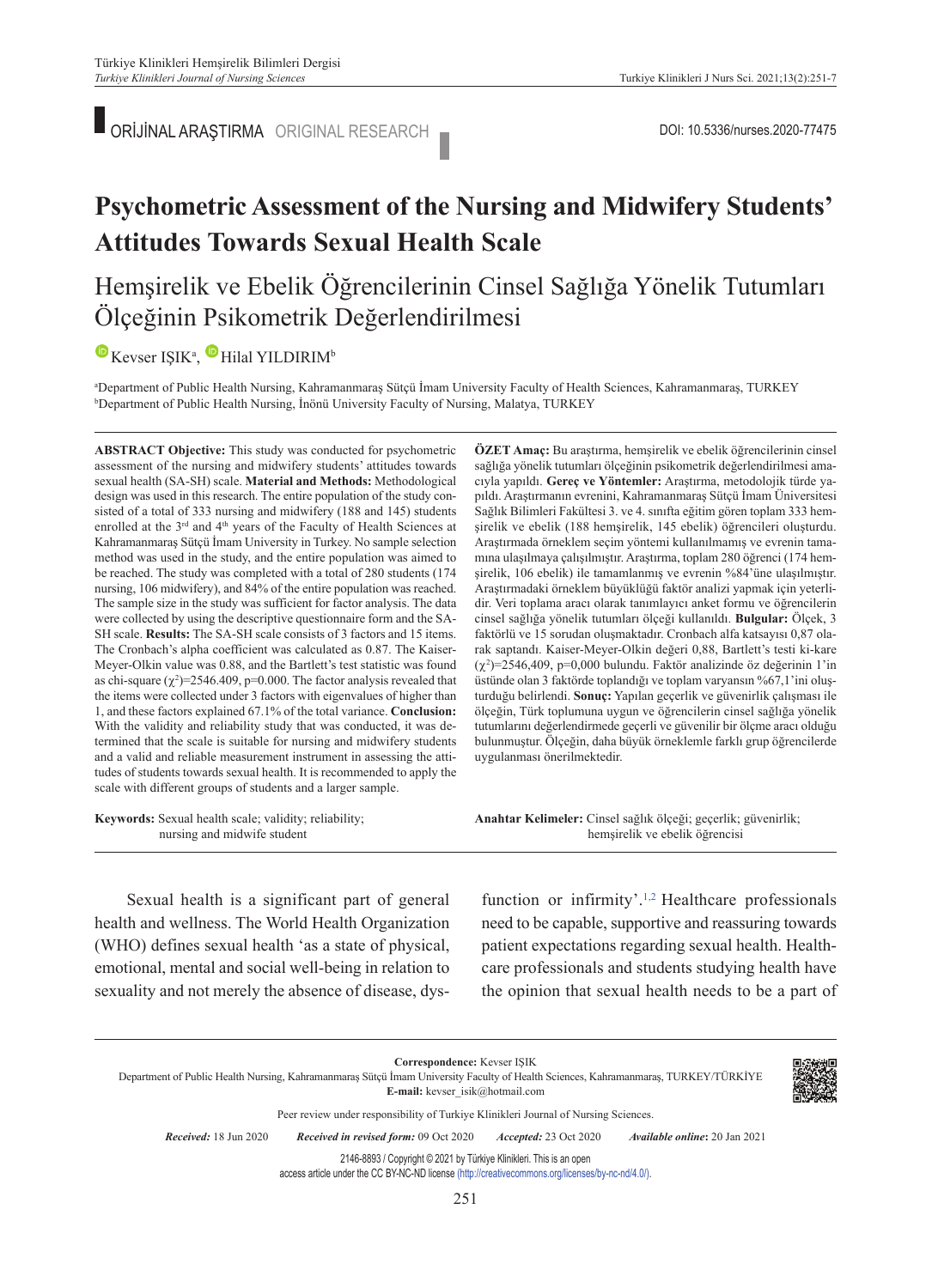the care and rehabilitation of patients, but it is included inadequately in their education, and they experience communication problems regarding sexual health issues.<sup>3</sup>

The reasons of healthcare professionals for avoiding communication with their patients about sexual health include embarrassment, personal disturbance. The knowledge levels and capacities of healthcare professionals in clinical practice and responding to patient needs are highly important.<sup>4</sup> Individuals' attitudes are important because they affect the importance and value given to sexual health. There is a conservative attitude in Turkish society related to sexuality and sexual health. In the society, sexuality may be still described by expressions such as "hidden, shameful, forbidden" and seen as a taboo. Due to this traditional approach in the society, individuals, especially the youth cannot access sufficient and accurate information related to sexuality, sexual health and reproductive health.<sup>5</sup> Gender of patients, age of patients, personal values and experiences affect the attitude of students towards sexual topics. As negative attitudes may prevent effective sexual health counselling.<sup>6</sup> In the study, it was determined that constructive and positive education received by students of health departments in their education processes affects their points of view, attitudes and behaviors towards sexuality.<sup>7</sup>

As a result of the literature review, no Turkish validity and reliability study that measured the attitudes of students towards sexual health could be encountered. Providing accurate and reliable information in terms of sexual health, which constitutes a significant step of general health, carries great importance for healthcare professionals.

Due to its social and cultural structure, Turkish society is one of the societies where sexuality is perceived as a taboo and not clearly expressed. Although individuals have different educational or cultural levels, this traditional attitude may be maintained. It is important for healthcare professionals to provide holistic care without reflecting the cultural and moral values of the society into their professional practices.<sup>8</sup> Attitudes, behaviors and perceptions towards sexual health would differ from society to society, it is needed for every society to have its own measurement instrument. In the study, whose validity and reliability were conducted in Swedish social work students, the scale was found to be reliable in measuring attitudes towards sexual health.<sup>2</sup> It is believed that this methodological study is significant in terms of reflecting the attitudes of students receiving education in Turkish culture towards sexual health and being able to compare them to students in other countries where attitudes towards sexual health are determined.

**Research Question 1:** Is this scale valid and reliable for nursing and midwife students?

**Research Question 2:** As a result of the confirmatory factor analysis, are the data of the sample compatible with the original factor structure?

# **NATERIAL AND METHODS**

#### DESIGN AND SAMPLE

This is a methodological study. The study was carried out in the period of September-October 2019 with nursing and midwifery students enrolled at the Faculty of Health Sciences at Kahramanmaraş Sütçü İmam University. The entire population of the study consisted of a total of 333 nursing and midwifery (188 and 145) students enrolled at the  $3<sup>rd</sup>$  and  $4<sup>th</sup>$  years of the faculty. No sample selection method was used in the study, and the entire population was aimed to be reached. The study was completed with a total of 280 students (174 nursing, 106 midwifery), and 84% of the population was reached. In scale studies, it is recommended to reach a sample that is 5-10 times as large as the number of items in the scale.<sup>9</sup>The sample size in the study was sufficient for factor analysis.

#### DATA COLLECTION

The data were collected by using the descriptive questionnaire form and the Students' Attitudes toward Addressing Sexual Health Scale (SA-SH).

#### DESCRIPTIvE QuESTIONNAIRE FORM

The form consisted of 6 questions (age, gender, department, year of education, status of taking sexual health course, status of sexual health being mentioned in classes).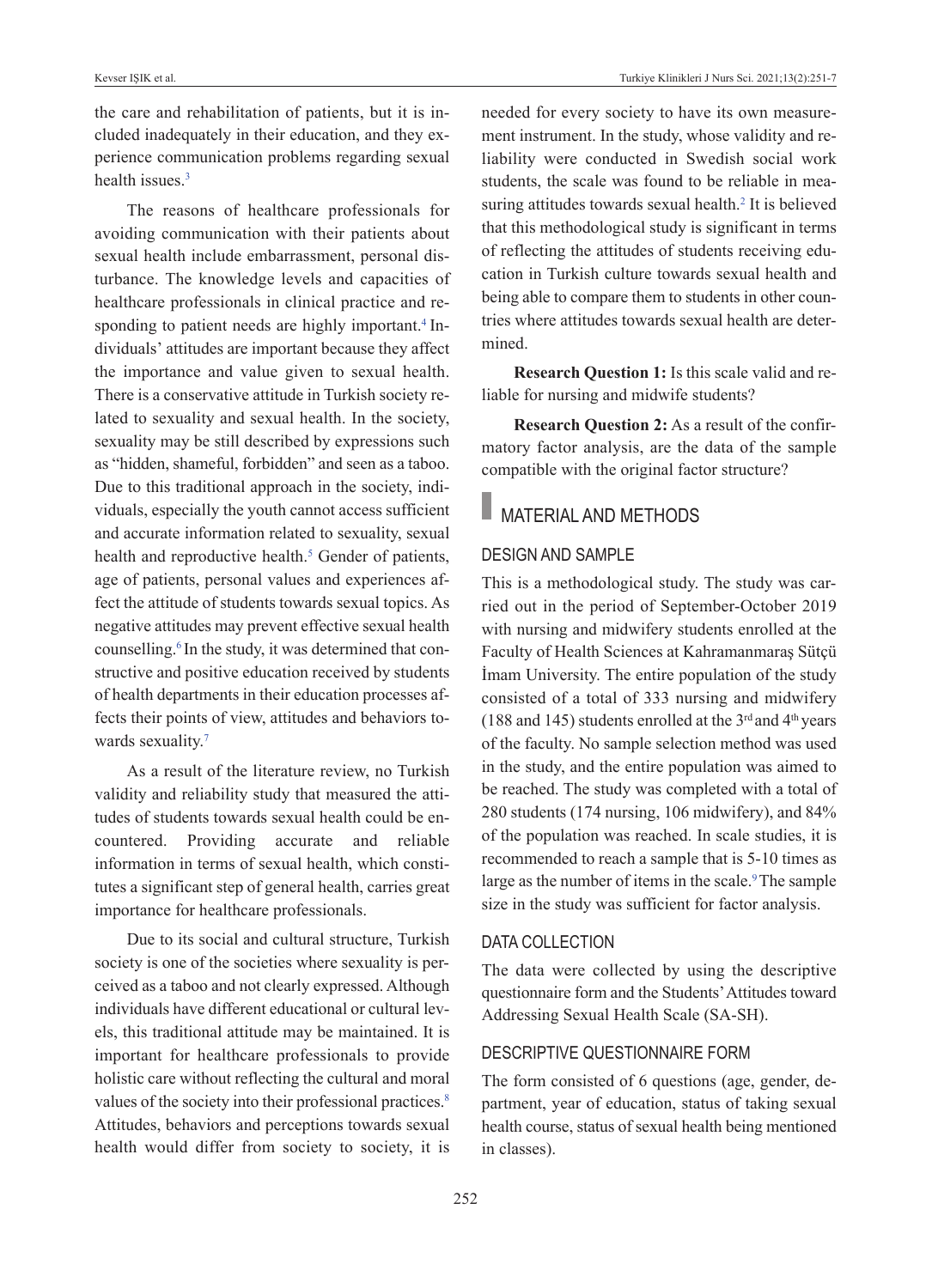### STuDENTS' ATTITuDES TOwARDS SExuAL HEALTH **SCALE**

It was developed in 2016 by Areskoug-Josefsson et al. The scale measures the attitudes of students towards sexual health while practicing their profession[.4](#page-6-0) The original scale consists of 22 items. The Cronbach's alpha was calculated as 0.61.

The Turkish version is structured with 15 items containing both positive and negative attitudes. It is a 5-point Likert-type (1=disagree, 5=absolutely agree) scale where the last seven items are inversely scored. The scale consists of a total of 3 dimensions as "present feelings of comfortableness", "future working environment" and "fear of negative effect on future patient relationships". The score is calculated by adding the scores of the items, while a higher score shows that the positive attitudes of students towards sexual health while practicing their profession in the future increase.

### vALIDITY AND RELIABILITY OF THE STuDENTS' ATTITuDES TOwARDS SExuAL HEALTH SCALE

The validity and reliability of the SA-SH were tested based on the relevant literature and opinions of experts for language validity[.2,4](#page-6-0)

### LINGuISTIC vALIDITY

It is inevitable for the validity study of scales in another language to reflect the culture in the target language. Three experts independently translated the scale from English into Turkish. The researchers assessed the translations regarding their suitability for Turkish and comprehensibility. The scale was then translated back into English by a linguist expert. This translation was compared with the original version of the scale by the researchers, it was ensured to be suitable and comprehensible, and the Turkish version was established.

### INTERNAL CONSISTENCY

Reliability is what determines whether or not all aspects of a scale has the capacity of measurement. For the internal consistency of a scale, it is needed to prove that all dimensions of the scale measure the same characteristic.<sup>10</sup> The internal consistency of the scale was determined by using Cronbach's alpha, item-total correlation and factor analyses. The Cronbach's alpha is used to determine the internal consistency of Likert-type scales. Coefficients in the range of  $0.60 \le \alpha \le 0.80$  show that the scale is reliable, while reliability increases, and it is understood that the items in the scale are consistent with each other and measure the same characteristic when the coefficient gets closer to 1. If the item-total correlation of an item is low, this shows that the item measures a different characteristic than the other items in the test. In general, it is accepted that items with item-total correlations of higher than 0.30 are suitable, while those in the range of 0.20-0.30 may be included in the test if decided so.<sup>11,12</sup>

#### DATA ANALYSIS

The data were analyzed using the SPSS 22.0 package software. Frequencies, percentages, means and standard deviations were used in the statistical analyses.

Exploratory factor analysis and confirmatory factor analysis were carried out to assess the construct validity of the scale. Before factor analysis, to test the suitability of the sample size of the scale and the correlation among the items, Kaiser-Meyer-Olkin (KMO) and Bartlett's tests were conducted.

#### ETHICAL CONSIDERATIONS

For adaptation of the scale into Turkish, permission was received from Kristina Areskoug-Josefsson via e-mail. Written approval was received from the Clinical Studies Ethics Board of Kahramanmaraş University Medical Faculty (21.08.2019, Decision No: 03). The study was conducted by following the principles of the Declaration of Helsinki.

# RESULTS

Of the students, 80.4% were women, 62.1% were nursing students, 51.1% were 3<sup>rd</sup>-year students, 88.2% had taken a sexual health course, sexual health was mentioned in the classes of 67.1%, and the mean age of them was  $21.53\pm1.90$  [\(Table 1\)](#page-3-0).

The KMO value was 0.88, and the Bartlett's test statistic was found as chi-square  $(\chi^2)$ =2546.409, p=0.000. After determining suitability for factor analysis, the dimensions of the scale were determined by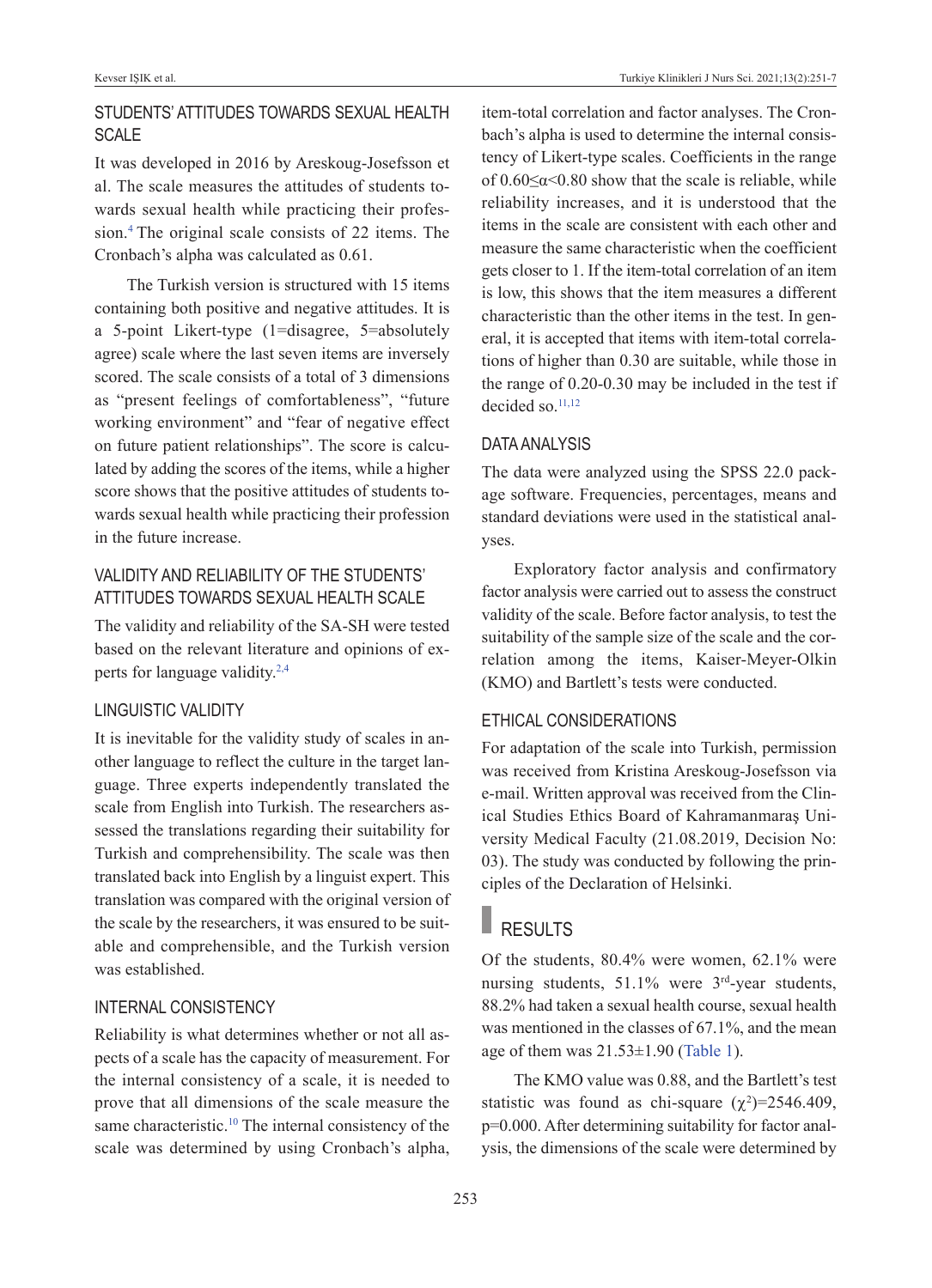| TABLE 1: The distribution of socio-demographic characteristics<br>of students (n=280). |                |               |  |  |  |  |
|----------------------------------------------------------------------------------------|----------------|---------------|--|--|--|--|
| <b>Characteristics</b>                                                                 | n              | $\frac{0}{0}$ |  |  |  |  |
| Gender                                                                                 |                |               |  |  |  |  |
| Female                                                                                 | 225            | 80.4          |  |  |  |  |
| Male                                                                                   | 55             | 16.6          |  |  |  |  |
| Department                                                                             |                |               |  |  |  |  |
| Nursing                                                                                | 174            | 621           |  |  |  |  |
| Midwifery                                                                              | 106            | 37.9          |  |  |  |  |
| Class                                                                                  |                |               |  |  |  |  |
| 3. class                                                                               | 143            | 511           |  |  |  |  |
| 4. class                                                                               | 137            | 48.9          |  |  |  |  |
| Taking sexual health lessons                                                           |                |               |  |  |  |  |
| Yes                                                                                    | 247            | 88.2          |  |  |  |  |
| <b>No</b>                                                                              | 33             | 11.8          |  |  |  |  |
| Sexual health was mentioned in education                                               |                |               |  |  |  |  |
| Yes                                                                                    | 188            | 67.1          |  |  |  |  |
| <b>No</b>                                                                              | 24             | 8.6           |  |  |  |  |
| Unstable                                                                               | 68             | 24 3          |  |  |  |  |
|                                                                                        |                | <b>X</b> ±SD  |  |  |  |  |
| Age                                                                                    | $21.53 + 1.90$ |               |  |  |  |  |

SD: Standard deviation.

principal component analysis with varimax rotation. At the first stage, the scale was gathered under 5 factors with eigenvalues of  $\geq$ 1. The items 9, 15, 21 were removed as they were overlapped, while the item 14 was removed as its factor load was <0.50. These explained 54.7% of the total variance. In the next analysis with the same method, the item 19 was removed due to the factor load of <0.40, these explained 61.5% of the total variance, and 4 factors were found. At the third stage, the items 20 and 22 were removed due to the same reason, the explained variance was found as 63.4%, and there were 4 factors. At the final stage, a scale adapted into Turkish culture with 3 factors as in the original version with a factor load of  $\geq 0.50$  in each item and no overlapped items was obtained.

Based on the exploratory factor analysis, the scale consisted of 3 dimensions (Existing Comfort Feelings, Future Working Environment, Fear of Negative Effect on Future Patient Relationships) and 15 items (of which 7 are inversely scored). Total scores of the scale was determined minimum 15 maximum 75.

[Table 2](#page-4-0) shows the validity and reliability analysis results. It was determined that the mean scores of <span id="page-3-0"></span>the scale were in the range of 2.75-3.60, corrected item-total correlations were in the range of 0.29-0.73, factor loads were in the range of 0.64-0.89, and Cronbach's alpha was in the range of 0.72-0.94. The total scale's Cronbach's alpha was found as 0.87, its mean score was 45.4, and its factors explained 67.1% of the total variance.

[Table 3](#page-5-0) shows the results of the confirmatory factor analysis. It was determined that the obtained factor loads were between 0.64 and 0.89, the chi square  $(\chi^2)$  value was 164.021, and other fit index values were as root mean square error of approximation (RMSEA): 0.059, standardized root-meansquare residual (SRMR): 0.068, comparative fit index (CFI): 0.968, goodness of fit index (GFI): 0.930 and non-normed fit index (NNFI): 0.959. The dimensions of the scale are shown with a PATH diagram [\(Figure 1\)](#page-5-1). In summary, according to the fit indices of the confirmatory factor analysis, the scale was the most suitable for a 3-factor structure. The Turkish version of the scale consisted of 15 items and 3 dimensions.

## **DISCUSSION**

Since the WHO defined sexual health and the necessity of providing healthcare professionals with relevant training, sexual health has been accepted as an important part of patient care. It is of great importance that the students studying in the field of health have a good education about sexual health and they can inform the individuals they care for when they work as health professionals. However, healthcare professionals rarely discuss sexual health topics[.13](#page-6-0)For sexuality to be healthy, individuals need to have accurate and sufficient knowledge on sexual health. Healthcare personnel have important duties to those who receive their services regarding providing them with positive attitudes and behaviors regarding sexual health and helping them effectively cope with their existing sexual health problems[.14](#page-6-0) It is believed that healthcare professionals' development of positive attitudes towards sexual health will make it easier for them to integrate sexual health in patient care in the future. Discussion of sexual health topics in patient care carries great importance in holistic care.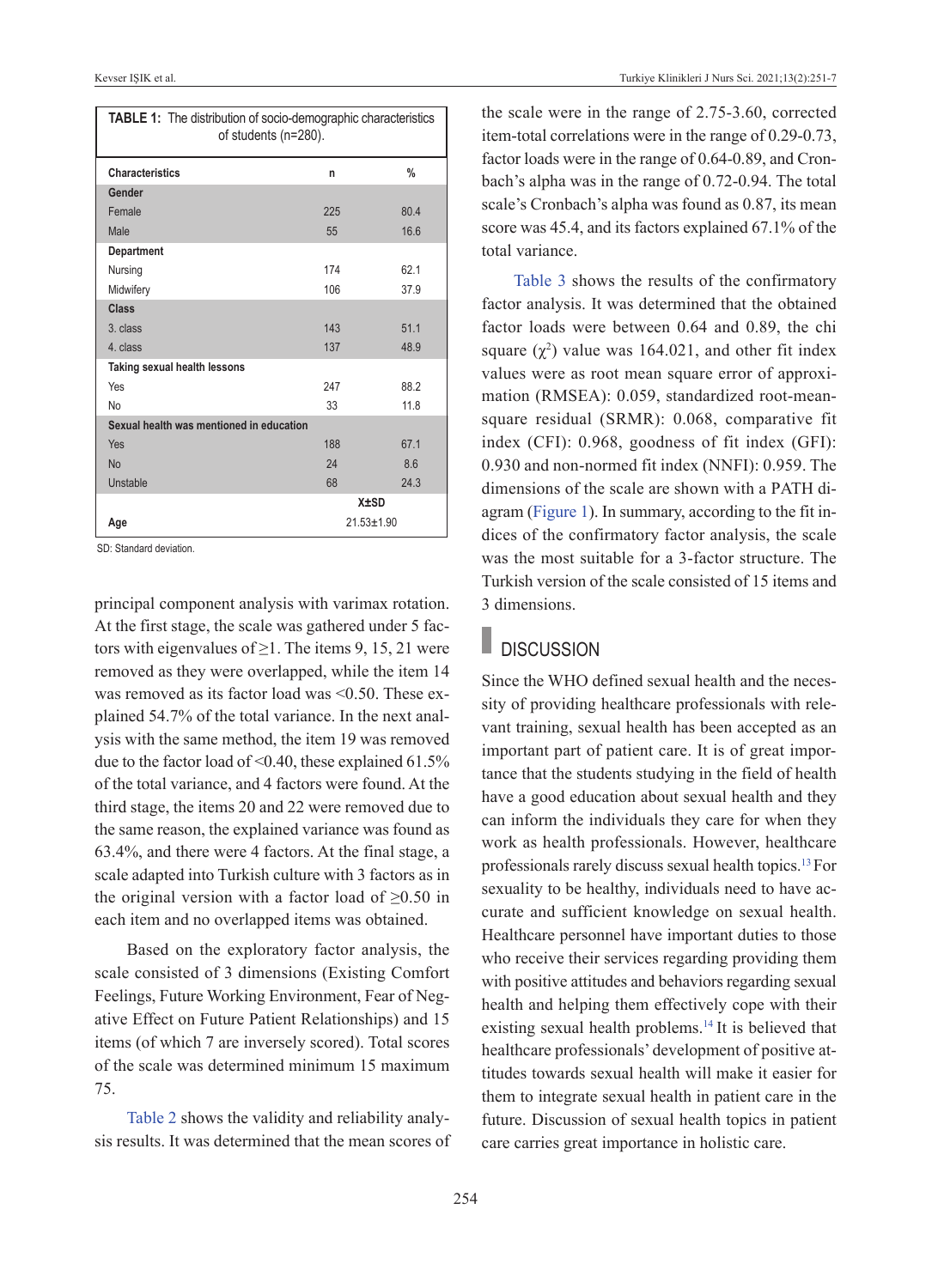<span id="page-4-0"></span>**TABLE 2:** Principal compenent analysis followed by varimax rotation factor loadings and item-total correlations of items of the scale (n=280).

|                                                    |              | Corrected item-   | Cronbach's alpha if |                       |       |          |
|----------------------------------------------------|--------------|-------------------|---------------------|-----------------------|-------|----------|
| Scale items                                        | Mean (SD)    | total correlation | item deleted        | <b>Factor loading</b> | Alpha | Variance |
| <b>Present feelings of comfortableness</b>         | 25.76 (7.52) |                   |                     |                       | 0.943 | 40.78    |
| 1. I feel comfortable in providing the             | 3.34(1.05)   | 0.607             | 0.862               | 0.773                 |       |          |
| patient with information on sexual                 |              |                   |                     |                       |       |          |
| health in the future                               |              |                   |                     |                       |       |          |
| 2. I feel comfortable in talking to the            | 3.40(1.08)   | 0.680             | 0.858               | 0.848                 |       |          |
| patient about sexual health in the future          |              |                   |                     |                       |       |          |
| 3. I feel comfortable in discussing the            | 3.30(1.11)   | 0.738             | 0.855               | 0.890                 |       |          |
| sexual health with the patient in the future       |              |                   |                     |                       |       |          |
| 4. Whatever the patient's sex is,                  | 3.02(1.18)   | 0.702             | 0.856               | 0.851                 |       |          |
| I feel comfortable in discussing the sexual        |              |                   |                     |                       |       |          |
| health topics with the patient in the future       |              |                   |                     |                       |       |          |
| 5. No matter how old the patient is,               | 3.18(1.14)   | 0.691             | 0.857               | 0.883                 |       |          |
| I feel comfortable in discussing the sexual health |              |                   |                     |                       |       |          |
| problems with the patient in the future            |              |                   |                     |                       |       |          |
| 6. Whatever the patient's cultural background is,  | 3.21(1.07)   | 0.659             | 0.859               | 0.843                 |       |          |
| I feel comfortable in discussing the sexual        |              |                   |                     |                       |       |          |
| health topics with the patient in the future       |              |                   |                     |                       |       |          |
| 7. Whatever the patient's sexual orientation is,   | 3.23(1.10)   | 0.683             | 0.858               | 0.861                 |       |          |
| I feel comfortable in discussing the sexual        |              |                   |                     |                       |       |          |
| health problems with the patient in the future     |              |                   |                     |                       |       |          |
| 8. I feel comfortable in discussing with the       | 3.04(1.11)   | 0.608             | 0.861               | 0.758                 |       |          |
| patient about his/her private sexual               |              |                   |                     |                       |       |          |
| activities in the future                           |              |                   |                     |                       |       |          |
| <b>Future working environment</b>                  | 10.21 (2.93) |                   |                     |                       | 0.766 | 18.17    |
| 16. I am afraid that my co-workers will be         | 3.47(1.17)   | 0.376             | 0.872               | 0.793                 |       |          |
| disturbed by my talks to my patient about          |              |                   |                     |                       |       |          |
| sexual topics in the future.*                      |              |                   |                     |                       |       |          |
| 17. I am afraid that my co-workers will feel       | 3.46(1.16)   | 0.282             | 0.877               | 0.886                 |       |          |
| disturbed by patient's sexual health               |              |                   |                     |                       |       |          |
| problems in the future*                            |              |                   |                     |                       |       |          |
| 18. I think that my colleagues will be reluctant   | 3.27 (1.21)  | 0.298             | 0.876               | 0.726                 |       |          |
| to talk about sexual issues in the future*         |              |                   |                     |                       |       |          |
| Fear of negative effect on future patient          | 9.43(2.68)   |                   |                     |                       | 0.723 | 8.17     |
| relationships                                      |              |                   |                     |                       |       |          |
| 10. I think that I will feel embarrassed if the    | 3.85(1.19)   | 0.465             | 0.868               | 0.675                 |       |          |
| patient talks to me about sexual issues            |              |                   |                     |                       |       |          |
| in the future*                                     |              |                   |                     |                       |       |          |
| 11. I think that the patient will feel embarrassed | 2.75(1.09)   | 0.323             | 0.874               | 0.676                 |       |          |
| if I talk about sexual issues in the future*       |              |                   |                     |                       |       |          |
| 12. I am afraid that the patient will be disturbed | 3.07(1.11)   | 0.382             | 0.872               | 0.835                 |       |          |
| if I talk about sexual issues in the future*       |              |                   |                     |                       |       |          |
| 13. I am afraid that conversations regarding       | 3.60(1.22)   | 0.429             | 0.870               | 0.647                 |       |          |
| sexual health might create a distance              |              |                   |                     |                       |       |          |
| betweenme and the patients*                        |              |                   |                     |                       |       |          |
| Total                                              | 45.41 (9.65) |                   |                     |                       | 0.873 | 67.13    |

\*Substances to be reversed; SD: Standard deviation.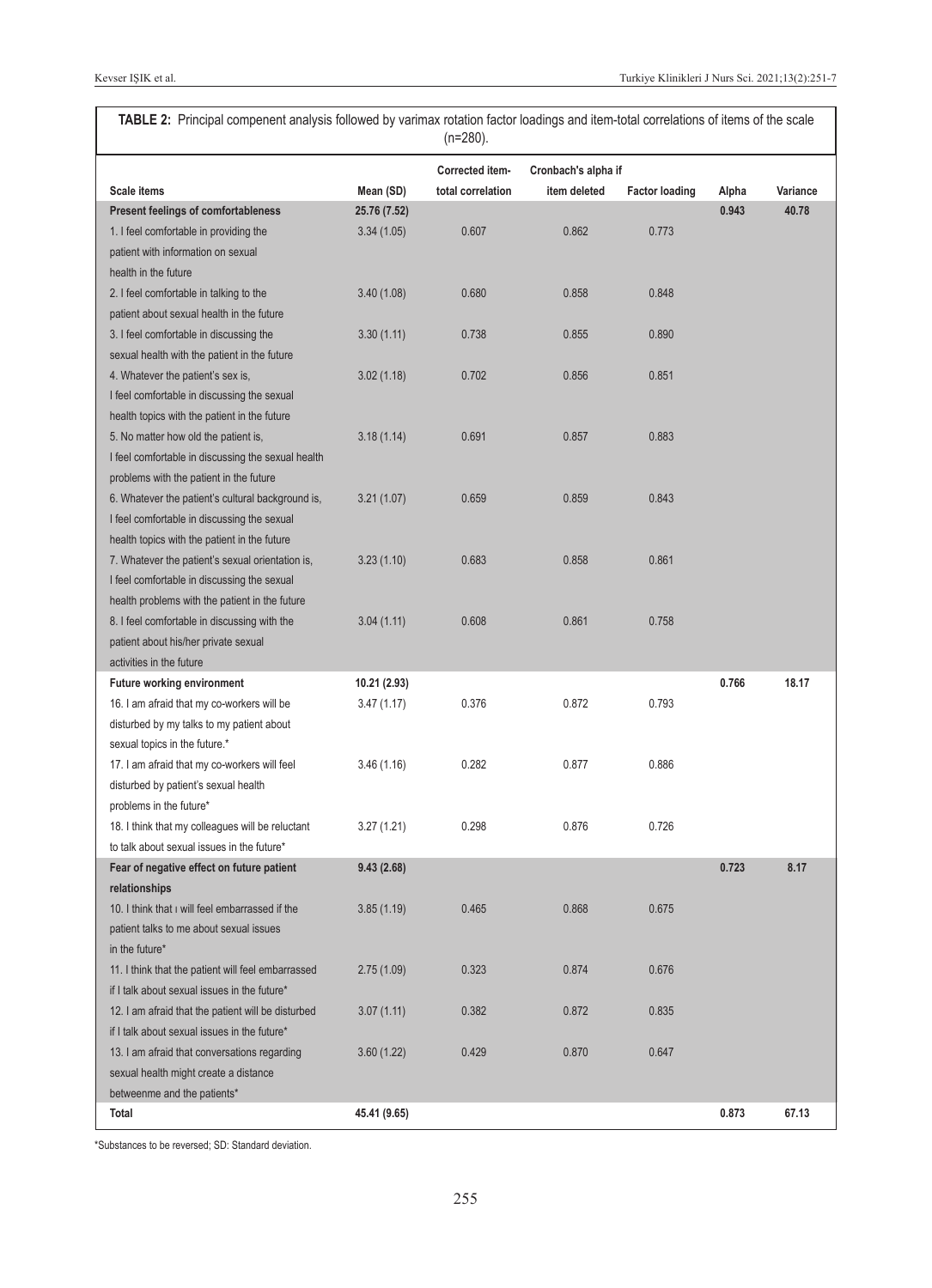| <b>TABLE 3:</b> Confirmatory factor analysis results fit values. |                |  |  |  |
|------------------------------------------------------------------|----------------|--|--|--|
| <b>Fit index</b>                                                 | <b>Results</b> |  |  |  |
| $\chi^2$                                                         | 164.021        |  |  |  |
| df                                                               | 83             |  |  |  |
| RMSEA*                                                           | 0.059          |  |  |  |
| SRMR*                                                            | 0.068          |  |  |  |
| $CFI**$                                                          | 0.968          |  |  |  |
| GFI**                                                            | 0.930          |  |  |  |
| NNF <sup>**</sup>                                                | 0.959          |  |  |  |

 $\chi^2$ : Chi-square; RMSEA: Root mean square error of approximation;

SRMR: Standardized root-mean-square residual; CFI: Comparative fit index; GFI: Goodness of fit index; NNFI: Non-normed fit index; df: degrees of freedom;  $*$ <0.08; \*\*>0.90



**FIGURE 1:** Path diagram.

A study determined that constructive and positive education on sexual health received by health students affected their points of view, attitudes and behaviors towards sexuality positively[.15](#page-6-0)

The sentences in the scale and the relationships among them were carefully assessed by researchers who are experts in their field, and as a result of the analyses that were carried out, it was decided to collect the Turkish translation of the scale under 15 items.

The item-total correlations of the items in the scale were found to be in the range of 0.28-0.73. In the literature, item-total correlations were catego<span id="page-5-0"></span>rized as very suitable item for coefficients of  $\geq 0.40$ , suitable item for 0.30-0.39, item that may be included in the test when necessary or after correction for 0.20-0.29 and unsuitable item for  $\leq 0.19$ .<sup>16</sup> Based on these values, it may be stated that the scale was reliable. The KMO test result was found as 0.88. It is accepted that KMO values of 0.50-0.60 are bad, 0.60-0.70 are weak, 0.70-0.80 are moderate, 0.80- 0.90 are good, and higher than 0.90 are very good. $17$ The Bartlett's test result of the scale ( $\chi^2$ =2546.409, p=0.000) was significant, and the data were normally distributed. According to these results, the sample had a sufficient size and reliability for factor analysis. As a result of the exploratory factor analysis, a 3 factor structure with eigenvalues of higher than 1 was obtained, and 67.13% of the total variance was explained. The original scale was collected under 3 factors and 22 items, and the explained rates of variance were 37% for Factor 1, 11% for Factor 2 and 8% for Factor 3[.4](#page-6-0) In studies in the social sciences, it is considered sufficient that the rate of the explained variance is between 40% and 60%.18 In this study, it was determined that a sufficient rate of the total variance was explained. The items (9, 14, 15, 19, 20, 21, 22) were removed. As these statements had close meanings to those in other items of the scale in Turkish culture, this might have led them to have low item load values.

<span id="page-5-1"></span>The total scale Cronbach's alpha was found as 0.87, while those of the dimensions were respectively 0.94, 0.76 and 0.72. In the literature, Cronbach's alpha values of 0.61-0.80 indicate moderate reliability, while those in the range of 0.81-1.00 indicate high reliability. For SA-SH, Areskoug-Josefsson et al. found the Cronbach's alpha coefficient as  $0.61$ .<sup>4</sup> In line with the literature, when the Turkish SA-SH scale is compared to the original scale, it may be stated that it is similar to the original scale, and it has a very high reliability[.19](#page-6-0)

In order to test the construct validity of the scale, a confirmatory factor analysis was carried out, and fit indices were determined. There results were as  $\chi^2/df$ : 1.97, CFI: 0.968, GFI: 0.930, RMSEA: 0.059, SRMR: 0.068. If the value obtained by dividing the  $\chi^2$  value by the degrees of freedom is 2 or below, this